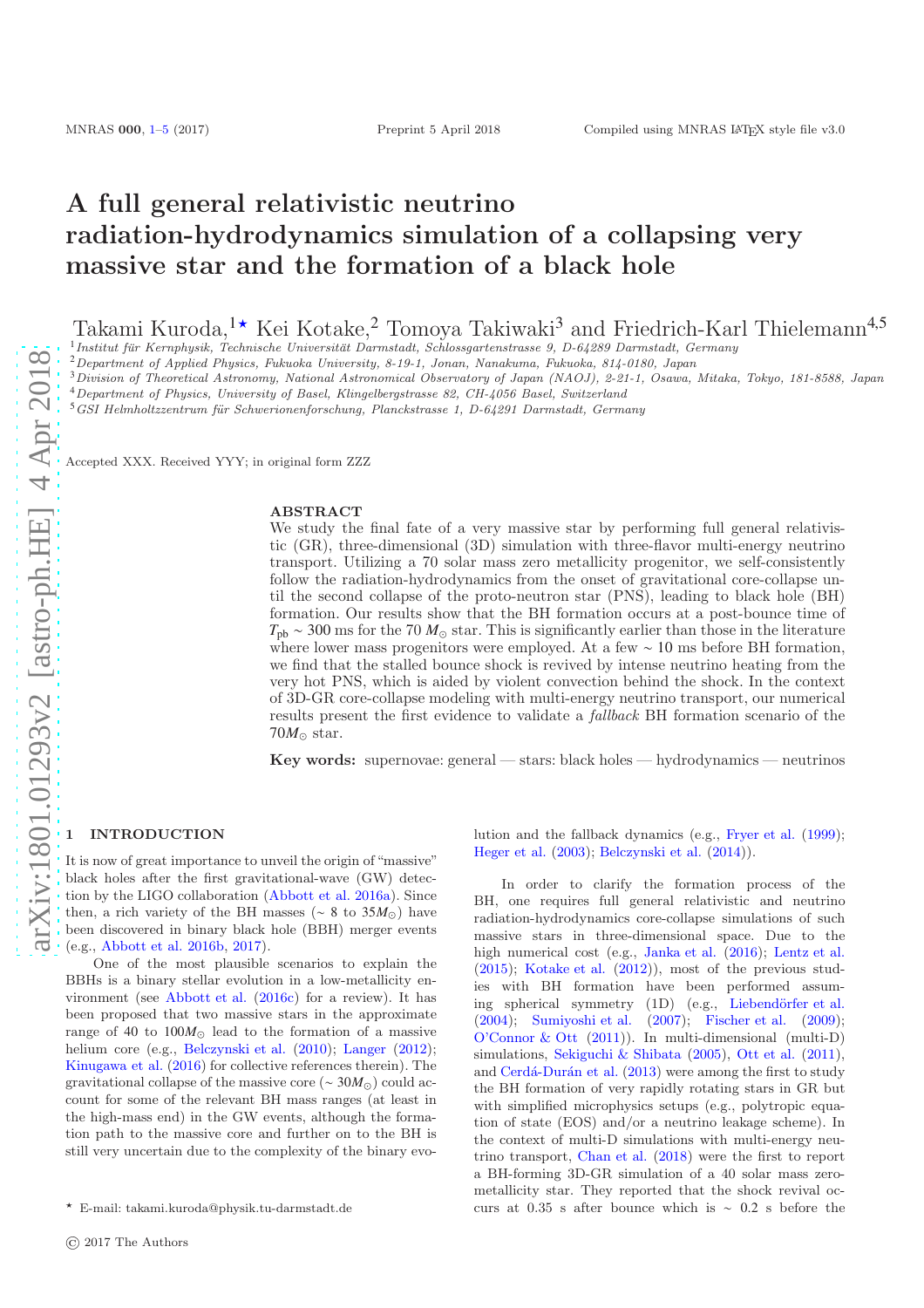BH formation. More recently, [Pan et al.](#page-4-21) [\(2017](#page-4-21)) reported a similar result from post-Newtonian simulations of a 40 solar mass solar metallicity star, using a two-flavor IDSA scheme (Liebendörfer et al. 2009) and a leakage scheme for the heavy-flavor neutrinos. [Ott et al.](#page-4-23) [\(2018](#page-4-23)) performed a series of 3D-GR simulations of solar-metallicity stars with multi-energy neutrino transport. Their most massive progenitor  $(40 M_{\odot})$  leads to the most energetic explosion among the computed models, where the BH formation was not followed due to the shorter simulation timescale ( $T_{\text{pb}} \sim 300 \text{ ms}$ ) postbounce). Comparing their 1D (non-exploding) 40 *M*<sup>⊙</sup> model, note that the BH formation would occur later than  $T_{\text{pb}} \sim 600 - 700$  ms. Thus far the BH formation has not yet been explored in the context of 3D simulations with twomoment neutrino transport schemes in GR as proposed in [Shibata et al.](#page-4-24) [\(2011](#page-4-24)); [Cardall et al.](#page-4-25) [\(2013\)](#page-4-25).

In this Letter, we study the final fate of a 70 solar mass zero metallicity star by performing 3D-GR core-collapse simulation with the best available neutrino transport scheme [\(Kuroda et al. 2016](#page-4-26)). Our results show that the BH formation time ( $T_{\text{pb}} \sim 300 \text{ ms}$ ) is significantly shorter than those obtained in the previous multi-D simulations  $(T_{pb} \sim 1 \text{ s})$ where the  $40M_{\odot}$  stars have only been investigated so far [\(Chan et al. 2018](#page-4-20); [Pan et al. 2017\)](#page-4-21). Our results present the first numerical evidence to extend the horizon of the validity of the fallback scenario up to a  $70M_{\odot}$  star where the neutrino-driven shock revival precedes the BH formation.

#### 2 NUMERICAL METHODS AND INITIAL **MODEL**

The numerical schemes in this work are essentially the same as those in [Kuroda et al.](#page-4-26) [\(2016\)](#page-4-26). Regarding the metric evolution, we evolve the standard BSSN variables [\(Shibata & Nakamura 1995;](#page-4-27) [Baumgarte & Shapiro 1999;](#page-4-28) [Marronetti et al. 2008\)](#page-4-29) with a finite-difference scheme in space and with a Runge-Kutta method in time, both in fourth-order accuracy. The gauge is specified by the "1+log" lapse and by the Gamma-driver-shift condition. Regarding the radiation-hydrodynamic evolution, the conservation equation  $\nabla_{\alpha} T^{\alpha\beta}_{\text{(tot)}}$  $\alpha \infty$  (total) = 0 is solved using the piecewise parabolic method [\(Colella & Woodward 1984](#page-4-30); [Hawke et al.](#page-4-31) [2005](#page-4-31)).  $T_{\text{(tot)}}^{\alpha\beta}$  $\mu_{\text{total}}^{up}$  is the total stress-energy tensor,

$$
T_{\text{(total)}}^{\alpha\beta} = T_{\text{(fluid)}}^{\alpha\beta} + \int d\varepsilon \sum_{\nu \in \nu_e, \bar{\nu}_e, \nu_x} T_{(\nu, \varepsilon)}^{\alpha\beta},\tag{1}
$$

where  $T_{\text{(flu)}}^{\alpha\beta}$  $\alpha \beta$  and  $T^{\alpha\beta}_{(\nu,\ell)}$  $\alpha_{(\nu,\varepsilon)}^{(\nu,\varepsilon)}$  are the stress-energy tensor of the fluid and the neutrino radiation field, respectively. We consider three-flavor of neutrinos  $(\nu \in \nu_e, \bar{\nu}_e, \nu_x)$  with  $\nu_x$  denoting heavy-lepton neutrinos (i.e.,  $v_{\mu}, v_{\tau}$  and their antiparticles).  $\varepsilon$  represents the neutrino energy measured in the comoving frame which logarithmically covers from 1 to 300 MeV with 12 energy bins. Employing an M1 analytical closure scheme [\(Shibata et al. 2011](#page-4-24)), we solve spectral neutrino transport of the radiation energy and momentum, based on the truncated moment formalism (e.g., [Kuroda et al.](#page-4-26) [\(2016](#page-4-26)); [Roberts et al.](#page-4-32) [\(2016](#page-4-32)); [Ott et al.](#page-4-23) [\(2018](#page-4-23))). We include the gravitational red- and Doppler-shift terms to follow the neutrino radiation field in highly curved spacetime around BH. Regarding neutrino opacities, the standard weak interaction set in [Bruenn](#page-4-33) [\(1985](#page-4-33)) plus nucleon-nucleon Bremsstrahlung [\(Hannestad & Raffelt 1998](#page-4-34)) is taken into account.

We use a 70 solar mass zero-metallicity star of [Takahashi et al.](#page-4-35) [\(2014\)](#page-4-35), which we refer to as Z70 below. At the precollapse phase of Z70, the mass of the central iron core is ~ 2.8 $M_{\odot}$  and the enclosed mass up to the helium layer is ∼ 31*M*⊙. By comparing with an ultra metalpoor star with a similar progenitor mass (a  $75M_{\odot}$  star of [Woosley et al.](#page-4-36) [\(2002\)](#page-4-36), hereafter referred to as U75), the two progenitors are rather similar especially in the vicinity of the central cores, such as the progenitor's core-compact parameter [\(O'Connor & Ott 2011](#page-4-16)) (ξ2.<sup>5</sup> ∼ 1.00 and 0.86 for Z70 and U75, respectively), the central density and temperature (albeit being slightly higher ( $\sim 10\%$ ) for Z70). We thus consider that our results would not change significantly even if we use U75. For comparing with previous results, we also compute a 40 solar mass solar metallicity star of [Woosley et al.](#page-4-36) [\(2002](#page-4-36)) that we refer to as S40. Note that the compactness parameter of S40 is much smaller ( $\xi_{2.5} \sim 0.26$ ) than that of Z70.

We use the equation of state (EOS) by Lattimer  $&$  Swesty [\(1991](#page-4-37)) with a bulk incompressibility modulus of  $K = 220$  MeV (LS220). The 3D computational domain is a cubic box with 15,000 km width, and nested boxes with nine refinement levels are embedded in the Cartesian coordinates. Each box contains  $64<sup>3</sup>$  cells and the minimum grid size near the origin is  $\Delta x = 458$ m. The PNS core surface ( $\sim 10$  km) and stalled shock ( $\sim 110$ -220 km) are resolved by  $\Delta x = 458$ m and 7.3 km, respectively.

### 3 RESULTS

The top panel of Fig[.1](#page-2-0) shows the time evolution of the maximum (rest-mass) density  $\rho_{\text{max}}$  (sold lines) and the minimum lapse  $\alpha_{\text{min}}$  (dotted lines) for Z70 (red line) and S40 (black line), respectively. The maximum density at bounce  $(\rho_{\text{max}} \sim 4 \times 10^{14} \text{ g cm}^{-3})$  is quite similar for the two models. After bounce, one can see that the increase of the maximum density of Z70 (red solid line) is significantly faster than that of S40 (black solid line). In Z70, we stop the computation at  $T_{fin}$  = 293 ms after bounce because it exceeds the (temperature) range of the EOS table used in our simulation. In both Z70 and S40, the minimum lapse (dotted lines) shows a gradual decrease after bounce. At around  $T_{fin}$ , it shows a drastic drop to  $\alpha_{\text{min}} = 0.0645$  for Z70.

In the bottom panel of Fig[.1,](#page-2-0) we explain how  $T_{fin}$  is related to the BH formation time. We show the profiles of (angle-averaged) density (black lines) and a diagnostics to measure the BH formation as a function of the enclosed baryon mass  $M<sub>b</sub>$  at some representative snapshots near  $T<sub>fin</sub>$ for Z70 (red lines) and at  $T_{\text{pb}} = 400 \text{ ms}$  for S40 (green line). We estimate the diagnostics by the ratio  $r_s/R$  where  $r_s$  and *R* are the Schwarzschild radius and the radial coordinate, respectivelyOne can see that the maximum  $r_s/R$  is ~ 0.3 at 2.359 ms before  $T_{fin}$  (the thin red line labelled by "-2.359" [ms]") and rapidly increases with time, approaching to unity (precisely,  $0.9932$ ) at  $T_{fin}$  (thickest red line), which we judge as the epoch of the BH formation in this work. For the unambiguous definition of the BH formation, one requires the implementation of the so-called apparent horizon finder (e.g., [Thornburg](#page-4-38) [\(2004\)](#page-4-38)) in numerical relativity simulation, which we leave for future work.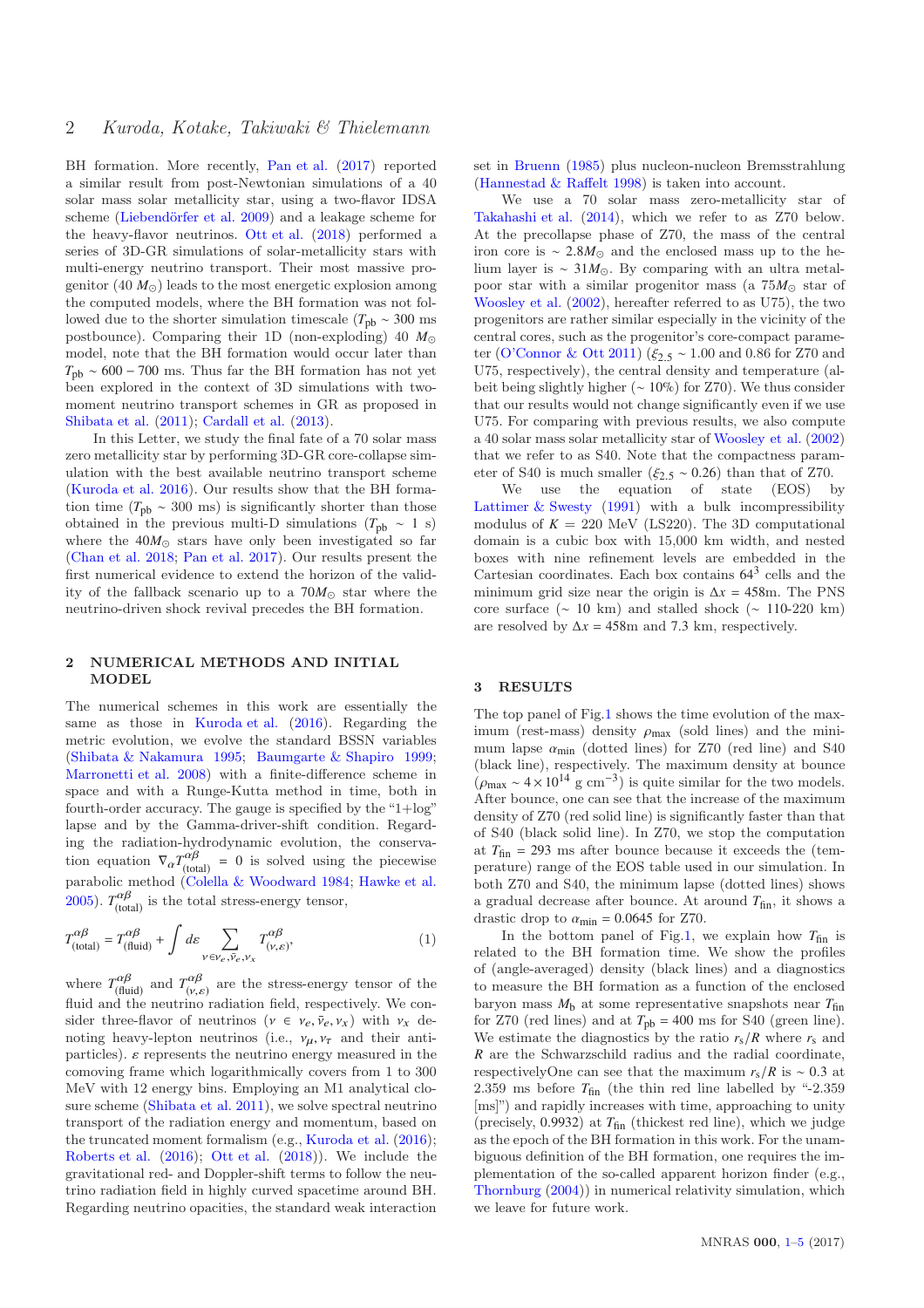<span id="page-2-0"></span>

Figure 1. Top: Time evolution of the maximum rest mass density (solid line) and minimum lapse function (dotted line) for Z70 (red line) and S40 (black line), respectively. Bottom: Spatial profiles of the rest mass density (black line) and the ratio  $r_s/R$  (red lines, see text) for Z70 as a function of the enclosed baryon mass for three representative time slices near the final simulation time. "-0.321" and "-2.359" ms denote the time before the final simulation time  $(T_{fin} = 293 \text{ ms after bounce})$ . The green line corresponds to  $r_s/R$ for S40 at  $T_{\text{pb}} = 400$  ms.

At the (fiducial) BH formation time, the mass and the radius are  $M_{b(g),\text{BH}} \sim 2.60(2.51) M_{\odot}$  and  $R_{\text{iso}} \sim 4 \text{ km}$ , respectively (see the thickest red line in the bottom panel of Fig[.1\)](#page-2-0). By contrast, S40 shows a significantly less compact structure (green line) at the final simulation time  $(T_{\text{ph}} = 400$ ms). The BH formation should occur much later, possibly when the mass shell at  $R(M_b = 2.6M_{\odot}) \sim 10^9$  cm accretes onto the stalled shock. Using the same EOS (LS220), this expectation is in line with [Chan et al.](#page-4-20) [\(2018\)](#page-4-20) who reported the BH formation at  $T_{\text{pb}} \sim 1$  s.

Fig. [2](#page-2-1) displays the time evolution of the (angleaveraged) shock radius  $R_s$ , the gain radius  $R_g$ , the diagnostic explosion energy  $E_{\text{exp}}$  (see Eq.(2) of Müller et al. [\(2012](#page-4-39))), the ratio of the advection timescale to the neutrino-heating timescale in the gain region  $\tau_{\text{adv}}/\tau_{\text{heat}}$  (e.g., [Buras et al.](#page-4-40)  $(2006)$  $(2006)$ ; [Kuroda et al.](#page-4-41)  $(2012)$ ), and the mass in the gain region *M*gain, respectively. For Z70 (red solid lines), one can clearly see the shock revival after  $T_{\text{pb}} \geq 260$  ms and rapid increase in *E*exp. *E*exp finally reaches ∼ 1.2×10<sup>50</sup> erg which is, however, two orders of magnitude smaller than the binding energy ahead of the shock. In this second collapse phase, the high neutrino emission makes the heating timescale shorter than the competing advection timescale in the gain region. Aided by strong convection behind the shock, the stalled shock is revived at  $T_{\text{pb}} \ge 260 \text{ ms } (\tau_{\text{adv}}/\tau_{\text{heat}} \ge 1, \text{ red line in})$ 

<span id="page-2-1"></span>

Figure 2. Top: Postbounce evolution of the (angle-averaged) shock radii  $R_s$  (red, black), the gain radius  $R_g$  (magenta), and diagnostic explosion energy  $E_{\text{exp}}$  (green). The red lines correspond to the maximum, average, and minimum radii for Z70 and the black dotted line is (only) the average radius for S40. Bottom: The ratio of the advection timescale to the neutrino heating timescale in the gain region  $\tau_{\text{adv}}/\tau_{\text{heat}}$  (red line) and the mass in the gain region  $M_{\text{gain}}$  (blue line) for Z70.

the bottom panel of Fig[.2\)](#page-2-1). This also results in the increase in the gain mass (see the blue line) due to the shock expansion. We note that the shock stall radii  $R \sim 200(180)$ km in Z70(S40) are rather larger than previous reports, e.g.,  $~\sim$  160 km for S40 in [Ott et al.](#page-4-23) [\(2018\)](#page-4-23). We consider that this comes most likely from a low numerical resolution of  $\Delta X = 7.3$  km around the shock surface (approximately two or more times coarser than that employed in [Ott et al.](#page-4-23)  $(2018)$  $(2018)$ ), which could seed stronger prompt convection.

Fig[.3](#page-3-1) visualizes the hydrodynamic evolution in 3D after the shock stall (panel (a)), through the onset of convection (panels (b) and (c)), toward the shock-revival and the BH formation (panel (d)). During the first ∼ 160 ms after bounce, the neutrino heating is still weak and the high entropy bubbles do not appear (panel (a)). After  $T_{\text{pb}} \geq 230$ ms, high entropy plumes with  $s \ge 15k_B$  baryon<sup>-1</sup> are visible (panel (b)). At this time, the mass in the gain region  $M_{\text{gain}}$ also starts to increase (Fig. [2\)](#page-2-1). Comparing panel (c) with (d), the expansion of the (merging) high entropy plumes is clearly seen, leading to the shock revival. The lapse function shows the steepest drop in the center (panel (d), see the cusp in the yellowish plane), which corresponds to the BH formation. By expanding the shock radius in spherical harmonics, we find that the deviation of the shock from spherical symmetry (in the low-modes  $\ell = 1, 2$ ) is less than ~ 2 %. This clearly indicates that neutrino-driven convection dominates over the SASI (standing accretion shock instability, [Blondin et al.](#page-4-42) [\(2003](#page-4-42))) in this case.

Finally, we show in Fig. [4](#page-3-2) the gravitational waveform for the cross mode and the spectrogram of wave strain with assuming a source distance of  $D = 10$  kpc (top), the neutrino luminosity (middle), and rms neutrino energy (bottom) for Z70. The waveform is extracted along the positive *z*-axis via a standard quadrupole formula [\(Kuroda et al.](#page-4-43) [2014](#page-4-43)) where the GR corrections are taken into account (e.g., [Shibata & Sekiguchi](#page-4-44) [\(2003](#page-4-44))). The rms neutrino energies and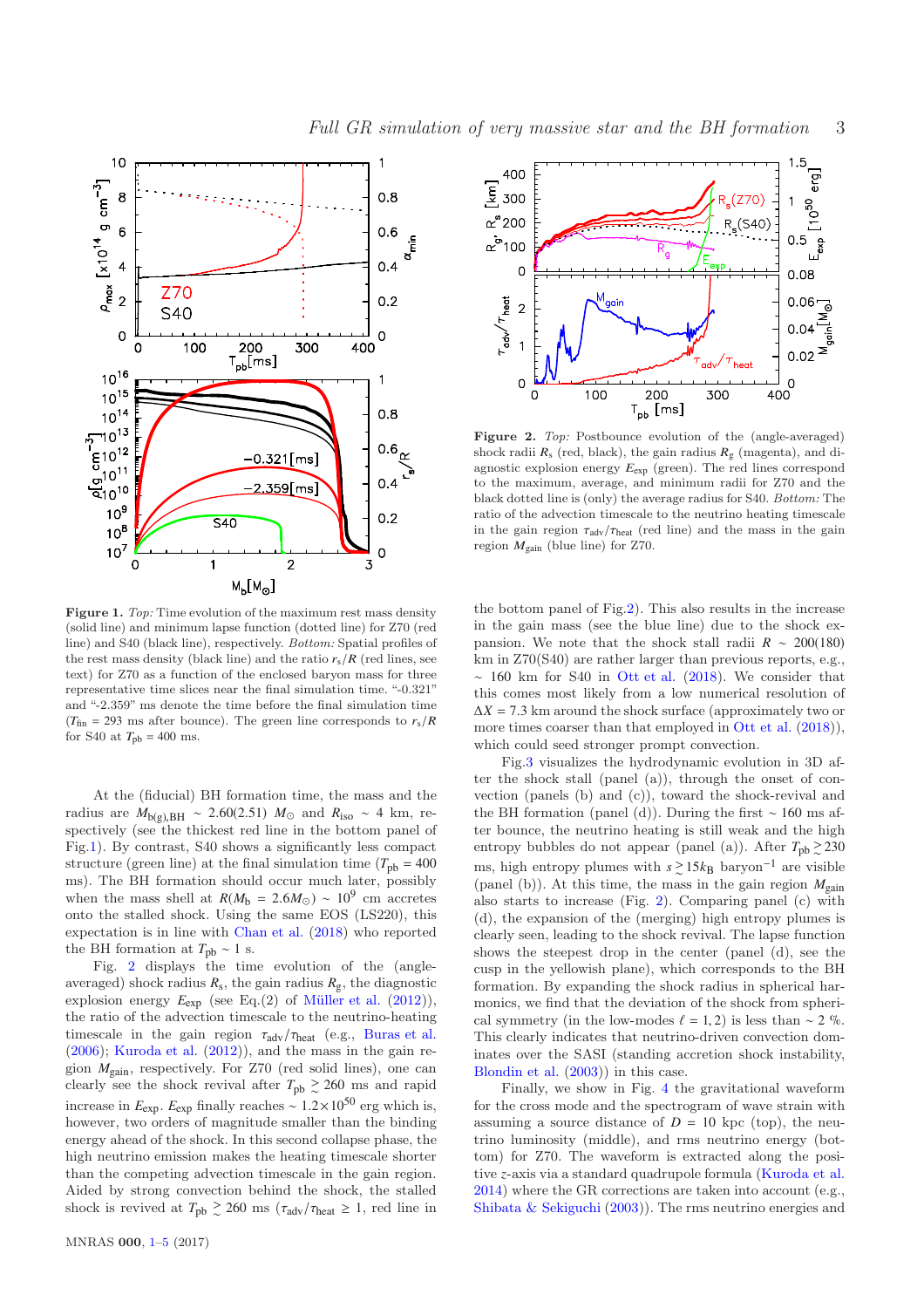<span id="page-3-1"></span>

Figure 3. Snapshots of the entropy distribution  $(k_B \text{ baryon}^{-1})$ for Z70 at  $T_{\text{pb}} \sim 160, 231, 261, \text{ and } 294 \text{ ms (from top left to bottom)}$ right), respectively. The sheet represents the lapse function  $(\alpha)$ on the  $z = 0$  plane.

neutrino luminosities are obtained from the radiation energy and flux in the comoving frame at  $R_{\rm iso} = 400$  km, respectively.

The GW amplitude stays at a small value  $Dh \leq 10$  cm before the shock expansion occurs. The strong GW emission most likely originates from the g-mode oscillation of the PNS and strong convection motion behind the shock (e.g., panels (c) and (d) in Fig[.3\)](#page-3-1). This can be understood from broad band emissions  $100 \le F \le 3000$  Hz in the spectrogram. Such a broad-band feature is consistent with [Ott et al.](#page-4-18) [\(2011](#page-4-18)) who showed the GW amplitudes reaching *Dh* ∼30 cm for their non-rotating model. Note that there are significant differences between our numerical method and the ones in [Ott et al.](#page-4-18) [\(2011\)](#page-4-18) who assumed octant symmetry with different numerical resolution than ours, used polytropic EOS, and omitted neutrino radiation.

The neutrino luminosity and rms energy of electron type (anti-)neutrinos show a decreasing and plateau trend for  $T_{\text{pb}} \ge 260$  ms, respectively. On the other hand, heavylepton neutrinos show a rapid increase both in the lu-minosity and rms energy<sup>[1](#page-3-3)</sup>. As previously identified in 1D full-GR simulations with Boltzmann neutrino transport (Liebendörfer et al.  $2004$ ), these features are commonly observed in the literature, due to rapid contraction of the

<span id="page-3-2"></span>

Figure 4. Gravitational waveform and its spectrogram(top), Neutrino luminosities(middle), and rms neutrino energies (bottom) as a function of postbounce time for Z70. Note in the top panel that  $h_x$  and D denotes the GW amplitude of the cross polarization and the distance to the source, respectively. Red, blue, and black lines represent  $v_e$ ,  $\bar{v}_e$ , and  $v_x$ , respectively.

PNS to the forming BH (see also, [Sumiyoshi et al.](#page-4-14) [\(2007](#page-4-14)); [Fischer et al.](#page-4-15) [\(2009](#page-4-15)); [Hempel et al.](#page-4-45) [\(2012](#page-4-45))). The detection of the short-live (∼ 300 ms after bounce) neutrino signals are basically limited to Galactic events (see [Mirizzi et al.](#page-4-46) [\(2016](#page-4-46)) for a review). However, further study would be needed to clarify the contribution of these BH forming massive stars to the prediction of the diffuse supernova neutrino background (e.g., [Lunardini](#page-4-47) [\(2009\)](#page-4-47); [Horiuchi et al.](#page-4-48) [\(2018\)](#page-4-48)).

# <span id="page-3-0"></span>4 SUMMARY AND DISCUSSIONS

We have presented the results of full 3D-GR core-collapse simulations of massive stars with three-flavor spectral neutrino transport using the M1 closure scheme. Employing a 70 solar mass zero metallicity progenitor, we self-consistently followed the 3D hydrodynamics from the onset of gravitational core-collapse until the second collapse of the PNS, leading to the BH formation. We showed that the BH formation occurs at the post-bounce time of  $T_{\text{pb}} \sim 300 \text{ ms}$  for the 70  $M_{\odot}$  star, which is significantly earlier than found in the literature. At a few ∼ 10 ms before the BH formation, the neutrino-driven shock revival was obtained, which is aided by violent convection behind the shock. Although it requires much longer simulation time to evaluate the final explosion energy  $E_{\text{exp}}$  and also determine if the mass ejection occurs, *E*exp, at the BH formation time, is significantly lower than the binding energy ahead of the shock. This indicates that the mass ejection would be hardly expected. Our full 3D-GR core-collapse simulations, however, present the first evidence to validate the BH formation by fallback [\(Heger et al. 2003](#page-4-8)) up to the  $70M_{\odot}$  star, where the neutrino-driven shock revival precedes the BH formation. We also presented analysis on the neutrino emission which possesses characteristic signatures of the second collapse.

Note that this is the first simulation where the 70  $M_{\odot}$ of [Takahashi et al.](#page-4-35) [\(2014](#page-4-35)) was employed. We shortly compare our results with previous works that focused on the

<span id="page-3-3"></span><sup>&</sup>lt;sup>1</sup> We find a transient increment at  $T_{\text{pb}} \sim 40$  ms in  $\langle E_{\nu_x} \rangle_{\text{rms}}$ . We consider that this might be due to stronger shock and prompt convection motions which upscatter neutrinos. Since this transient increment diminishes for the mean energy  $\langle E_{v_x} \rangle$ <sub>mean</sub>, only a small portion of neutrinos are affected. It could be the artifact of mesh refinement boundary and/or relatively low numerical resolution. Simulation with large number of grids is necessary to clarify this issue.